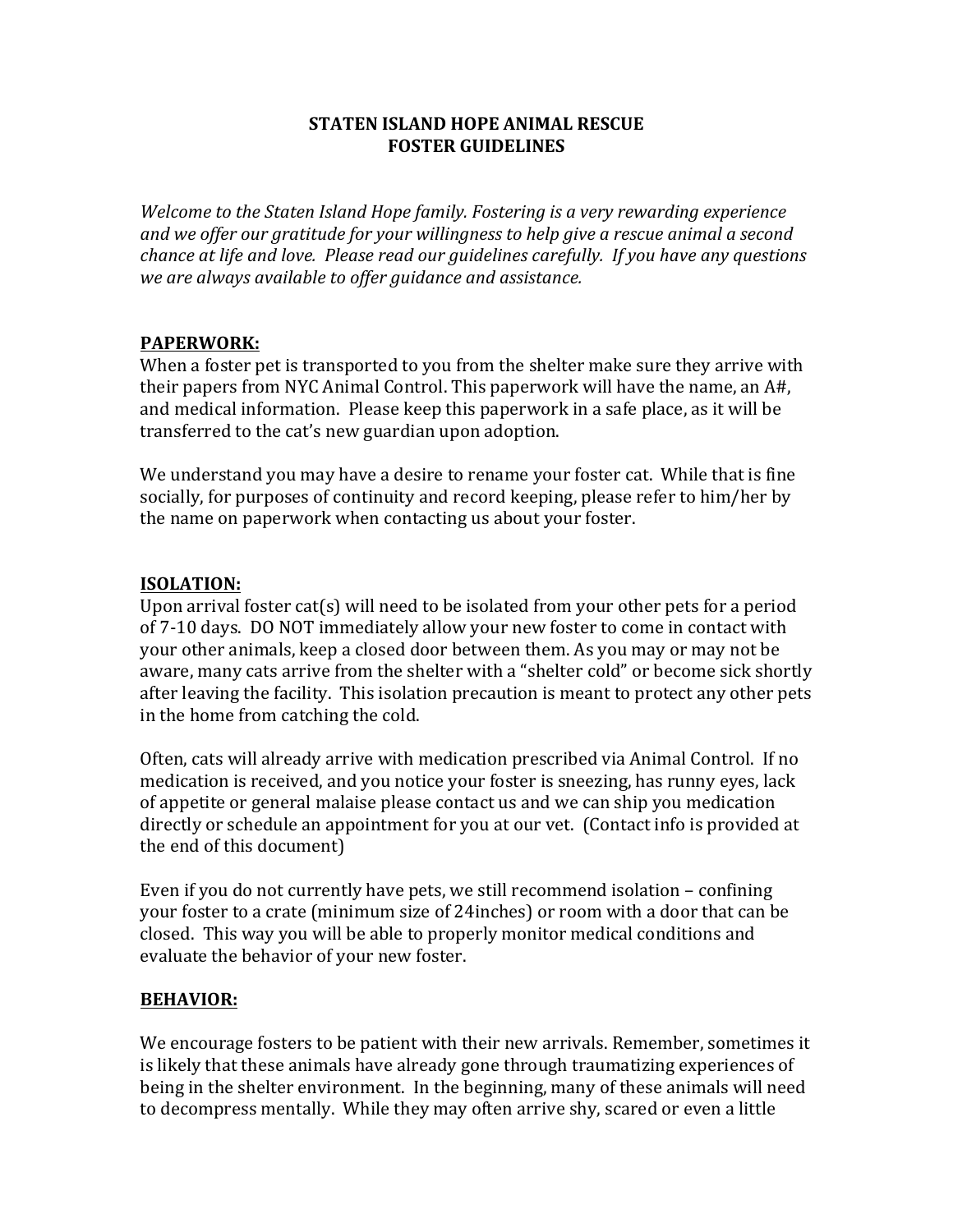defensive, if given proper time and care, they will soon show their true personality and you can gain their trust and love. Some cats do come around quickly while other take longer to trust and find comfort.

If you currently have other pets in the home, we recommend that they slowly be introduced to your new foster after the period of isolation is over. Of course, each dog and cat has their own personality, just like people do. Although it does happen, no one can expect their resident pets and new foster to become best friends instantly so always monitor interactions in the beginning and limit them when necessary.

If there is friction between the foster and the resident pets in the beginning, don't be alarmed. Often, in time, the animals will learn to coexist peacefully, even if they are not best buddies. Food can be a great motivator, as is engaging in group-play.

# **VETERINARY APPOINTMENTS:**

While you are fostering you kitten or cat, it may be necessarily to visit a vet whether it be vaccinations, spy/neutering or due to an illness. As stated in the application you filled out when you agreed to foster, you will need to take your foster to our approved veterinarian for any medical treatment. If and when your foster needs to visit the veterinarian, you must contact us via email to schedule an appointment. In case of an urgent matter, we do recommend that you call us directly and as soon as possible. We will work with you to schedule to any appointments appropriately. You will be responsible for transporting your foster to and from any vet appointments.

Please DO NOT under any circumstances take your fosters to your own vet unless otherwise pre-approved by our Director. If you do take your foster to another veterinarian without expressed approval, the cost will not be covered or reimbursed by our rescue.

### *FOR KITTENS:*

At 7-8wks, your kitten will need to be tested for  $FIV/FeLV$ . It is at this time they will also likely receive their first FRVCP vaccination.

\*\*\* IMPORTANT!!! Please DO NOT allow your kittens near any of your other pets or *fosters before they are tested for FIV/FeLV or receive their first vaccinations\*\*\** 

At 5-6 months old, your kittens will need to be spay/neutered. They will also receive their Booster shots and Rabies vaccination.

*If* you find that your foster kittens are due and we have not contacted you about vaccinations or spay/neutering, please follow up with our foster coordinator as soon *as possible.*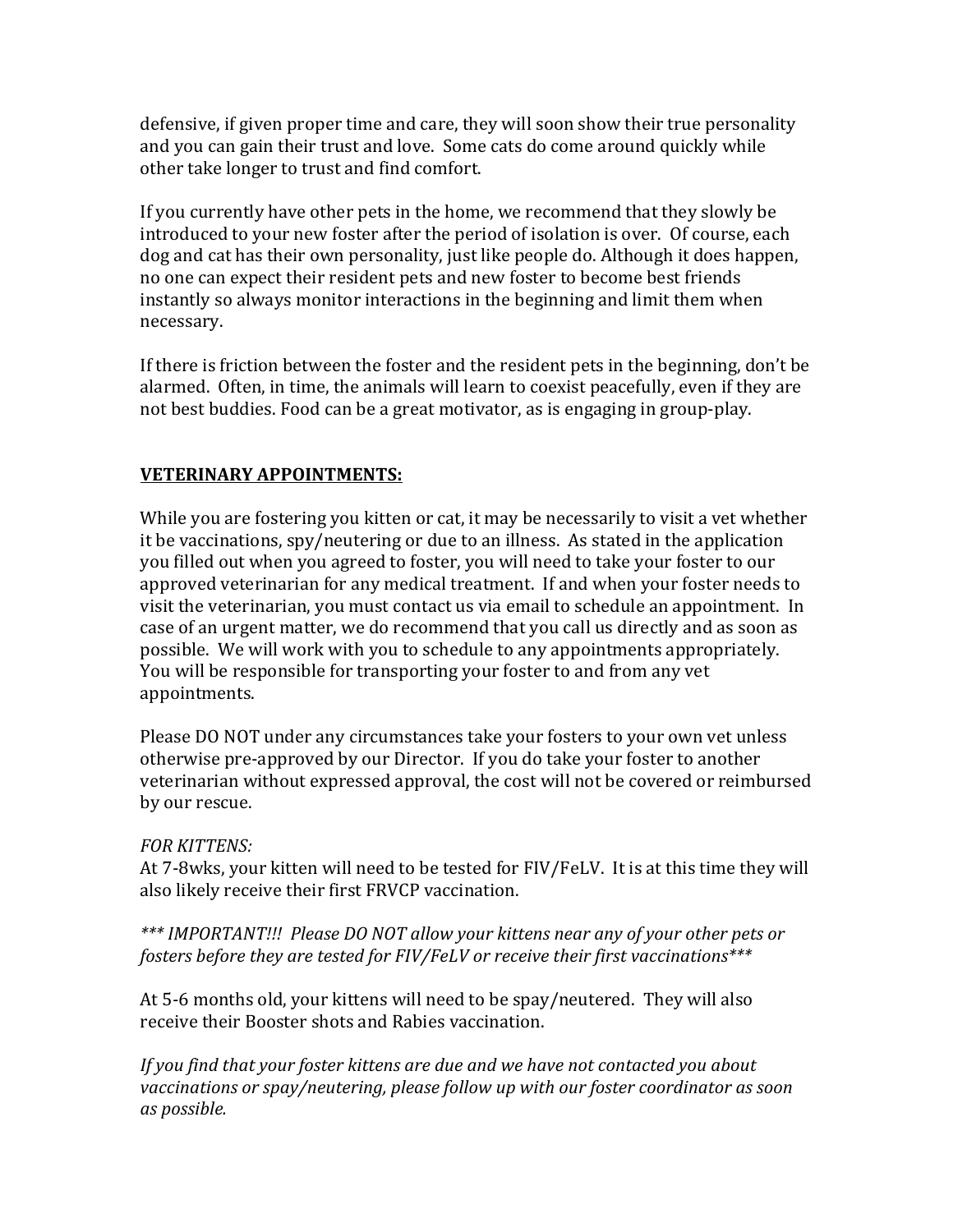# **BASIC CARE:**

As a Foster you are expected to provide Basic Care for your animal. This includes daily food and fresh water, litter (and bowls and a litter box, of course). We also recommend having a scratching post of sorts as well as some toys for stimulation.

Unfortunately, being a relatively small rescue on a limited budget, we cannot afford to provide all of our Fosters with these items or reimburse for the costs. As a foster, you are agreeing to accept the monetary responsibility for these basic needs. On occasion, we may receive a large donation of food or other items; if and when we can we will always do our best to prioritize and distribute these donated items based on need and availability.

Just as important is giving your foster cat love and daily attention. Contrary to what some people say, cats are social animals. They often enjoy the company of people (or companionship of other pets). Be sure to spend time petting, play, grooming your new foster on a daily basis. Socialization is very important towards them being adoptable.

### **COMMITMENT**

Fostering is a commitment that should not be taken lightly. You are agreeing to foster this pet until a suitable adopter can be found. Please be aware that we cannot guarantee a quick turn around. Some foster animals are adopted sooner than others, but the ultimate goal is to find your foster a forever home. The more committed you are to working with us, the better chance you will have at finding a new home for your foster cat.

In the unfortunate instance that you can no longer keep your foster, you must notify us and allow us up to 30 days to find a new foster home.

### **PARTICIPATION:**

We expect all fosters to be active in helping us find their foster animal adopters.

We post all our foster animals on-line. They appear in multiple social media, such as our website, Facebook page, Twitter feed, Instagram account. We also submit their profiles to multiple outlets including Petfinder, Adopt-A-Pet and other sites. We encourage you to share their information as well.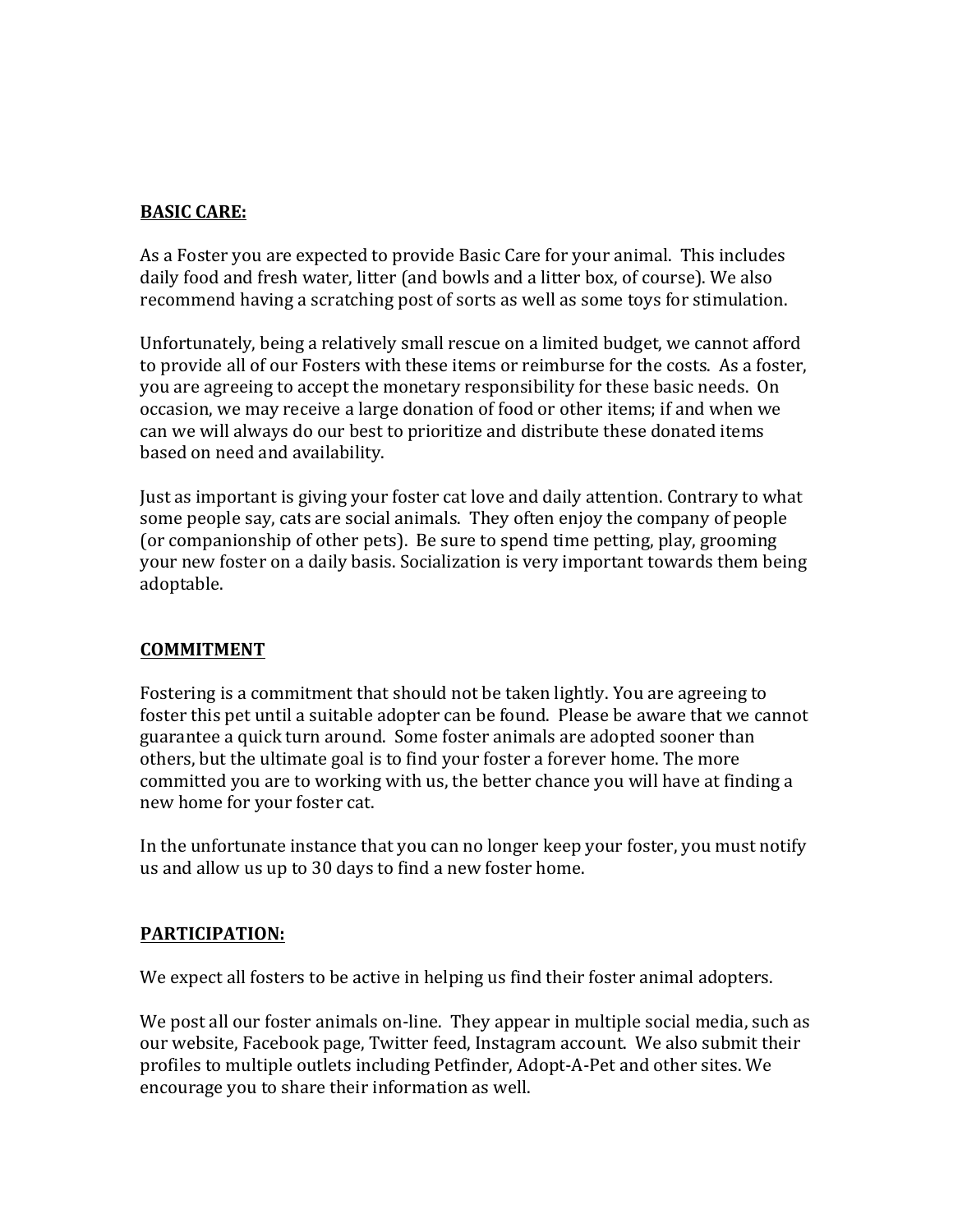We require photos and a written biography of your foster to be submitted with the first few weeks after arrival. We recommend that you submit at least three  $(3)$ photos of your foster cat. We also strongly encourage you to send new photos every  $six(6)$  weeks in order to keep the sites fresh. In some instances, depending on your location, we do have volunteer photographers who are willing to meet to take professional photos of your fosters.

Whenever possible, if emailing photos please rename the file as the name of your foster as opposed to whatever generic filename your camera, phone or device generates. (For example: IMG001.jpg should be renamed MEOWY1.jpg) Also, please try to send hi-res photos with dimensions of at least 1000X1000.

You can also send us short videos of your foster(s) to post, although this is not a requirement, we find it highly beneficial.

For Biographies: Try to write a paragraph about your foster. What is his/her personality? What do they like? What don't they like? Do they have any unique characteristics or quirks? Do they like other pets? Feel free to include some background information, if possible. You can write a biography through the first person perspective, if you'd like. (i.e. "Hi. My name is Mr. Cat and I....") You can be as cutesy as you'd like to be (people like cutesy). Feel free to get creative! And if you need, or you're not certain how to write a Biography just look at some of the current profiles on our website or send an email.

As with the photos, it would be helping if you send us an updated Bio every so often.

# **ADOPTION EVENTS:**

We hold Adoption Events every Saturday at Petco 2795 Richmond Avenue, Staten Island, NY 10314 from 12-4pm.

While we do not expect you to attend the event every weekend we strongly encourage and recommend that you to bring your foster(s) at least once a month, or as often as possible. If a picture is worth a thousand words, meeting an adoptable cat in person is worth a million pictures! These adoption events are great venues to find your foster a forever home. Please email our foster coordinator and/or our volunteer coordinator by no later than Thursday if you intend on bringing your foster(s) to the Saturday Event so we can reserve a space for your foster(s). In the event that you need to cancel, please let us know by Friday so we can fill the empty slot with another adoptable kitty.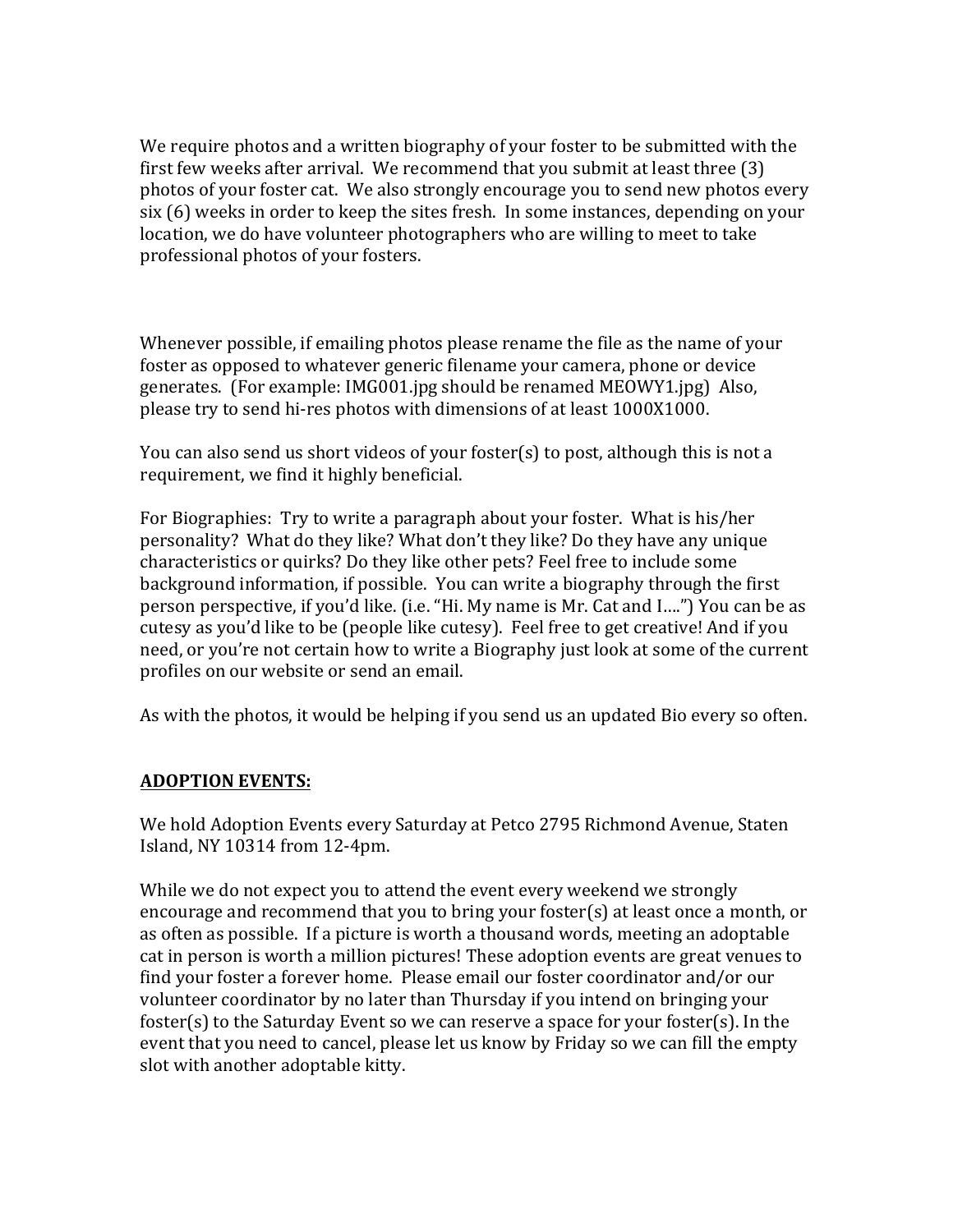If possible, you should stay at the Adoption Event for the duration. Who knows your foster cat better than you? Who better to answer any questions that a perspective adopter may have about them? In the unfortunate instance that you cannot stay at the Event, we do have dedicated volunteers who will be attending. We require you to drop off your foster (in a carrier) at  $11:50$ am and arrive to pick up at  $3:55$ pm. Please provide an index card with your foster's bio on the front and your phone number on the back should in the event that you need to be contacted.

Several times through the year we also participate in large Adoption Events which take place in Brooklyn or Manhattan. Please inquire to be part of these high traffic events as space is usually limited.

## **OUR ADOPTION PROCESS**

When we receive an adoption application for your foster cat, we will first screen their references to ensure that they meet our criteria. After the adopter is preapproved by our screener we will email you their contact information. We highly recommend that you call and/or email the adopter within 24 hours (calling is always the preferable option). Be sure to be friendly and courteous (remember, you are a representative of our Rescue) and answer any questions they may have to the best of your ability. Schedule a time when the adopter can meet your foster, whether it take place at your home or our Saturday Adoption Event.

## If you find an adopter for your foster, please have them fill out an Adoption Form on *our website and follow our process.*

If the meeting goes well, the next step will be to finalize the Adoption. At this point we conduct a mandatory Home Visit upon transport. Although we do have volunteers that will to do transports and inspections, we always urge you to be involved and perform the Home Visit personally whenever possible. We do have a Check List available with what you should look for during any Home Visit. Just refer to the form-it's that easy!

Adopters will need to pay the Adoption fee prior to or upon transport before they can take custody of the cat. They can pay the fee on-line with Paypal or a credit card. You can also accept cash or a check, in which case you can deliver payment to us or just mail it.

### *Now that your foster cat has been adopted, we hope you will chose to foster another!*